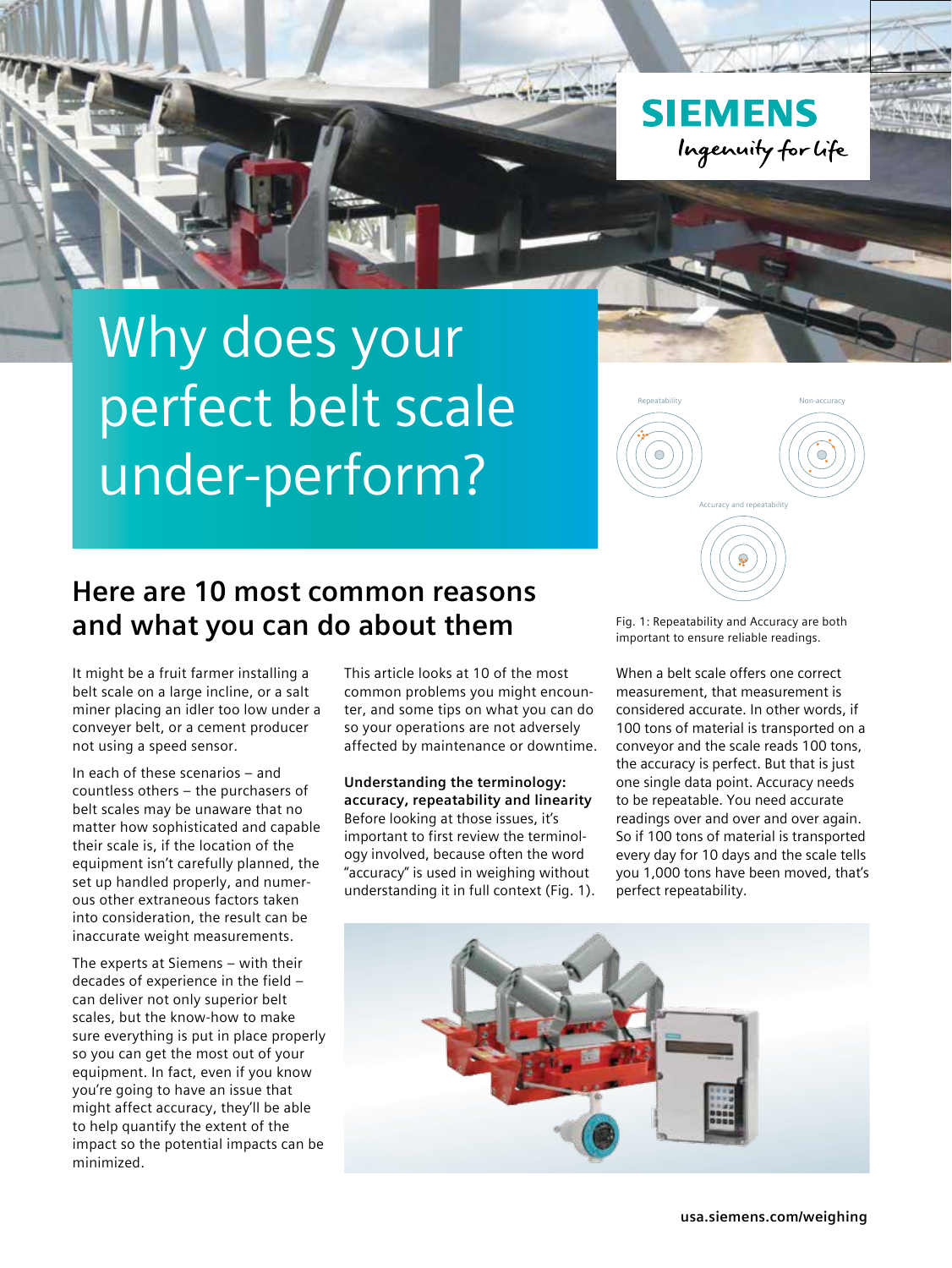Yet you still need even more than that. What if you have to adjust the load being weighed from its normal amount to a higher or lower weight? For example, your 100 tons per hour most of the time might only be 20 tons per hour on occasion. After such a "turn down," you still need accuracy and repeatability. If you can achieve that, you now have linearity – the third leg of the measurement stool.

So keep in mind that problems can relate to one or more of accuracy, repeatability, and linearity.

#### **Determining the impact: every situation is different**

You also need to remember there are limits to how precise the quantifying of any one impact can be. Every application is different and will yield different results.

And most importantly, because a belt scale is part of a larger dynamic application – truly the definition of something with lots of moving parts – most often several of the problems are occurring at the same time. That makes estimating an exact impact extremely difficult. So in addressing the 10 problems outlined in this article, note that each estimated impact is based on an individual issue being looked at in isolation. In reality, it's likely that multiple issues are involved.

In addition, all the estimates provided are not based on empirical data. They come from the real-world experience of Siemens people. Even though that experience is extensive, any numbers provided should be viewed only as an approximate guide.

### **Problem #1: Inaccurate input when setting up means inaccurate output when measuring starts**

There's an old adage in computer science – garbage in, garbage out. It means the quality of an output is determined by the quality of an input. The integrator is your belt scale's computer. If the information entered into it is not accurate, every measurement it produces will not be accurate.

As a result, careful attention must be paid to critical parameters that are keyed into the integrator before any measurement takes place. This includes the spacing between idlers, the belt length, the speed sensor's pulley diameter, and the mass of the weight being used for calibration. For example, if the space between idlers is off by five per cent when that data point is inputted into the integrator, accuracy will be off by five per cent. Or if the pulley diameter is off by five per cent, accuracy will be off by five per cent. The correlation is direct no matter what the parameter.

# **Problem #2: Idlers placed too high or too low – the most common and most significant source of reduced accuracy**

The single biggest problem with scale accuracy, repeatability and linearity is determining where the idler for the weighing device is to be secured. It cannot be too high above the conveyer belt or too low underneath it. There's a "sweet spot" height to which it must be aligned. And it can be a painstaking process to get that alignment just right because if it is off from the ideal by as little as half a millimeter, there can be a sizeable negative impact.

On the one hand, if a weigh idler is placed too low relative to the other idlers, a tight conveyer belt could "bridge" over the scale. Simply stated, it could pass over the scale completely undetected. The weight of the material on the conveyer at one point in time might not push it down far

enough for a recording to be obtained. More material might be added later, so it will then push the belt down into contact with the scale, but the results will be inconsistent, with the weight being measured only some of the time.

On the other hand, if the weigh idler is too high, the opposite effect will take place. It can lead to a significant increase in belt tension, much like a rubber band being dramatically different when stretched compared to not stretched. As a result, a sizeable downward gravitational force could be exerted on the scale that exaggerates the weight, making it inaccurate on the heavy side.

Belt scales from Siemens are designed to be accurate within plus or minus 0.5 per cent, with some very high accuracy systems guaranteed to be at 0.25 per cent. For those levels of accuracy to be obtained, weigh idlers for the regular scales must be within 0.8 millimeters of the sweet spot location, and within 0.4 millimeters for high-accuracy devices. An alignment out by as little as 1.5 millimeters can throw accuracy and repeatability off by as much as three percent. If it's off by three millimeters, the impact could be as high as 10 per cent. And if it's six millimeters, it's possible for inaccuracy to be as extreme as 30 per cent.

To put that into financial perspective, consider the case of a gravel producer running an application of 200 tons per hour. If the gravel costs \$80 per ton, an inaccuracy of just 0.25 per cent would cost that company \$83,200 in lost material over the course of a year.



Fig. 2: Understanding the proper conveyor terminology will help avoid issues in application engineering and installation of a belt scale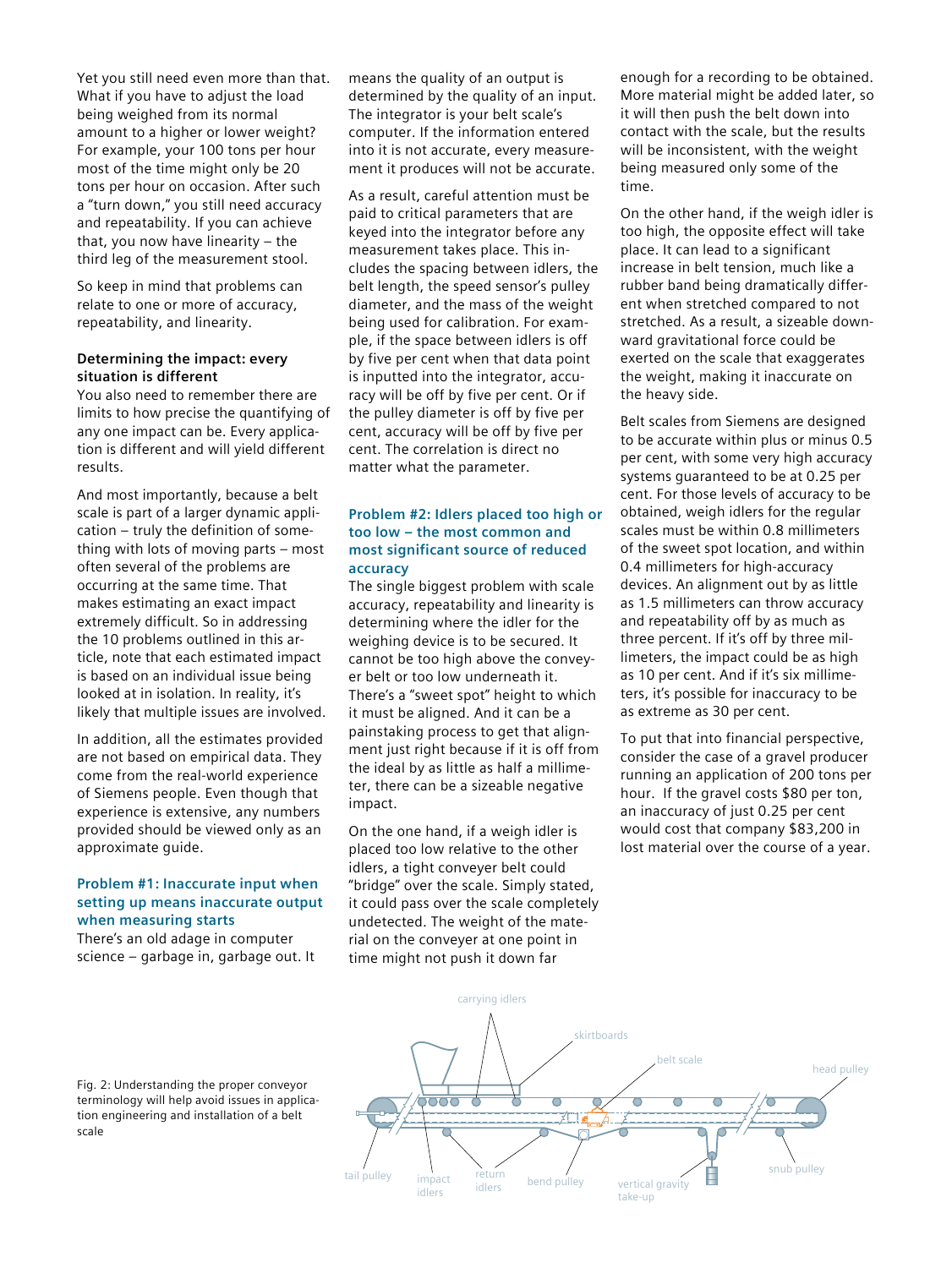#### **Problem #3: Belt tension too high or too low – a close second as a source of reduced accuracy**

Right behind idler alignment – and closely related to it – is belt tension. If the belt tension is too high, bridging over the scale, as described in Problem #2, can become an issue. If the tension is too low, the material will shift as it rides over the "hump" of an idler. This can cause both repeatability errors, as well as material spillage.

Even if the tension is set up correctly at the outset, the ongoing operation of a conveyer can lead to tightening or loosening through of a range of factors – including temperature fluctuations, ineffective gravity tensioners, changes to the nature of the material being fed onto the conveyer, inclines that may vary along the belt path, and erratic belt tracking.

**Ensuring that the belt scale is installed in an ideal location is essential for optimal performance and repeatability.**

There needs to be an ideal belt tension "sag" of two percent between the idlers. The further away from two percent, the more inaccurate the weighing and the greater the number of non-repeatable results. Belt sag of less than one per cent can alter accuracy and repeatability by as much as 10 per cent. Belt sag of more than 2.5 per cent has an impact up to two per cent. If the sag is greater than five per cent, there could be major issues to address.

**Problem #4: Scale not installed in the proper location – particularly troublesome is if it's too close to inclines or sources of vibration**  Choosing a sub-optimal location for the belt scale represents another leading source of reduced accuracy.

For example, both convex and concave style conveyers can present significant challenges (Fig. 3). The belt scale should be placed at least 12 meters before or 12 meters after the tangent point of a curve. Consider an agricultural facility where apples

are moved on a conveyer belt. If the scale is too close to the incline, some apples could pass over the scale, and then roll back down the incline and be measured again, making the reading inaccurate. The impact on accuracy and repeatability in this circumstance could be as great as 30 per cent.

In a variable incline conveyer, going from flat up a 16° elevation will result in a four per cent impact on accuracy. In general, inclines of just 20° can create actual roll back, and if the incline is 40° or more, the impact on accuracy can be so significant it can't even be predicted.

To address conveyer inclines and prevent roll back, some belts have cleats in them for added material traction. But those parts of the belt with the ridges will not behave in the same manner as the rest of the belt (in particular, not enabling a proper "trough" position that is needed for measuring), which can also limit accuracy.

Vibration is another key issue to consider in selecting where to put the

scale. For instance, in the aggregate business, mobile crushers are used that can generate a lot of vibration. If the proper scale design is not used, they can cause the load cells to move up and down, creating erroneous outputs of up to two per cent. If vibration is not visible, there is generally no need for concern. However, if it is visible, accuracy and repeatability can be affected. In fact, in rare extreme cases of vibration, a scale could fail. Mounting a scale close to a support structure can be a good idea to combat the effects of vibration.

Other installation locations to avoid include those that are:

- too near transition idlers that change the profile of the belt, leading to a change of as much as 15 per cent on accuracy and repeatability;
- under skirt boards or seal strips where material can "pinch" into the belt at the scale idler, which might mean a change of as high as 10 per cent;
- near a winged pulley, as the pulley can wrap around the conveyer belt,



Fig. 3: Conveyor design and scale location all play a part in the performance of the belt scale system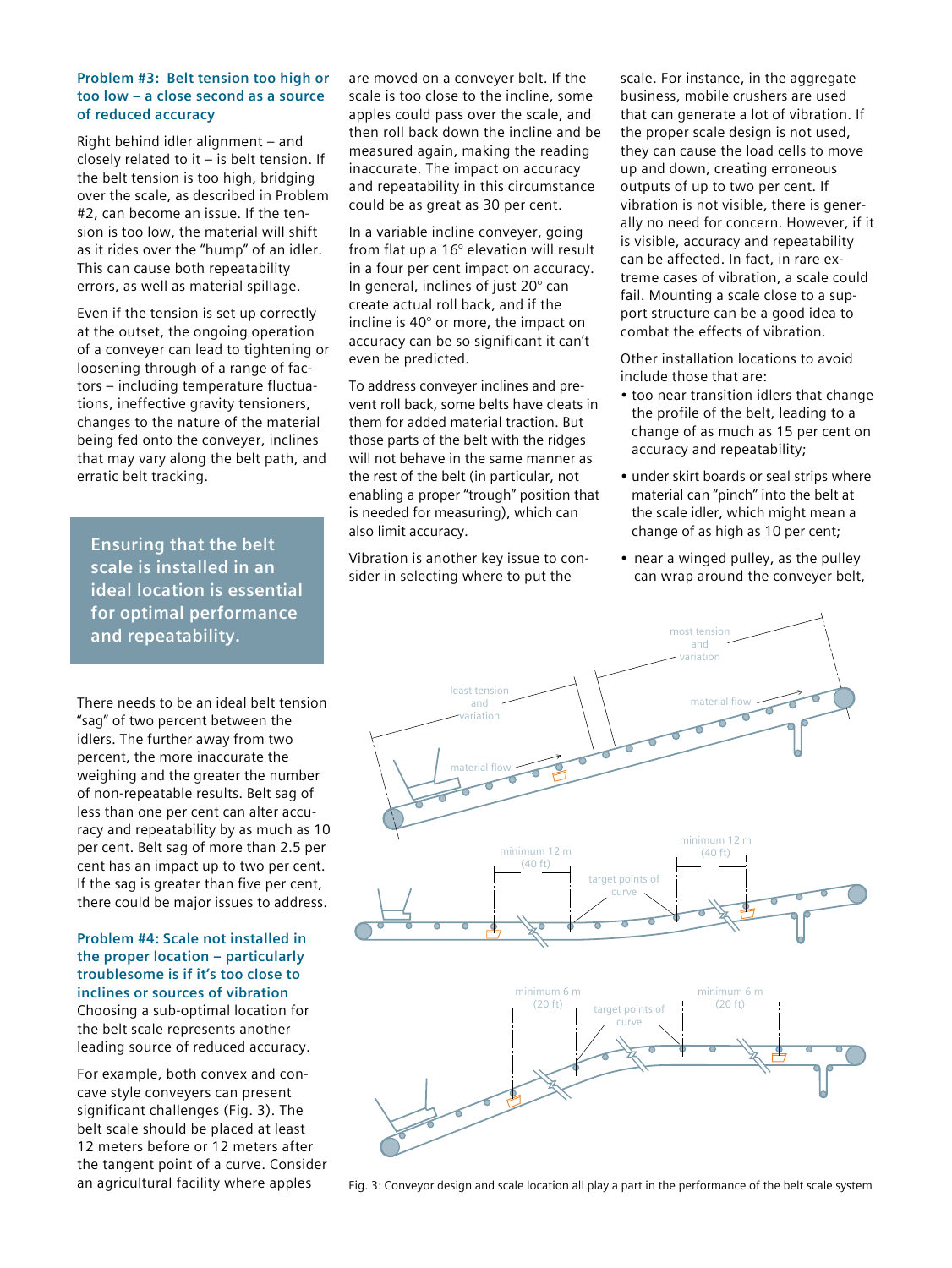"whipping" it off the scale, which could result in an impact of as much as 10 per cent; and

• close to metal detectors, having an inaccuracy influence of up to five per cent.

To avoid these problems, installation guidelines should be carefully followed.



Fig. 4: These positions are ideal. For geometry outside these guidelines, please contact Siemens technical support. \*Acceptable in some applications.

#### **Problem #5: Poor conveyer quality or incompatible conveyer design**

The quality of conveyers and their components can significantly influence accuracy.

A frame that is improperly designed or has deteriorated from age may not adequately support the weight of the material, and cause the conveyer to twist, which might mean a reduction in accuracy and repeatability of up to 20 per cent. Another issue is that idlers could be worn out or not rotating properly. That can create friction, which leads to vibrations that can mean measurement inaccuracies of up to 10 per cent. Faulty tensioners are another common source of concern, because they are incapable of serving their intended purpose of compensating for loading or temperature changes on the belt. And of course, the belt itself is also a key factor. It could have poor splicing, holes, or tears, resulting in lost materials and therefore inaccurate measurements.

There are also conveyers that may be brand new but they can be even more problematic than older, poor-quality ones. That's because their design may not be suited to housing a belt scale. If they use flat or troughed idlers, they should work fine. But v-roll, catenary, and wire rope idlers will simply not be compatible. In the case of the wire ropes, even though the idlers may be rigid, as soon as the conveyer begins to move, all of the measuring equipment will move around by the very nature of using the ropes (Fig. 4).

The type of belt used is also a factor. Some customers choose belts that are over-engineered for their needs, most typically a belt that is too thick or with a core of steel. In these cases, the belt might not flex enough to give the sag needed to come into contact with the scale (Fig. 5).



Fig. 5: Proper belt flexure is required for belt scale accuracy

# **Problem #6: Thinking you don't need a speed sensor**

In a dynamic weighing environment, speed monitoring is just as important as load sensing. It demands the same care and attention, and utilizing a speed sensor gives you the peace of mind you need to ensure that part of the weighing equation is covered (Fig. 6).

It's common to hear some operators say their conveyers run at a constant speed so there's no need for a speed sensor. Unfortunately, no conveyer actually runs at one uniform speed. There is always some variation. For example, at a rock quarry, a site manager might have a conveyer running at 100 feet per minute. The assumption is that it's always at that rate. But when the conveyer is tested, it generally is off a little, running at, for example, a speed closer to 102 feet per



Fig. 6: As material enters the weigh span the load is measured by the deflection of the load cells while the belt speed is monitored by a speed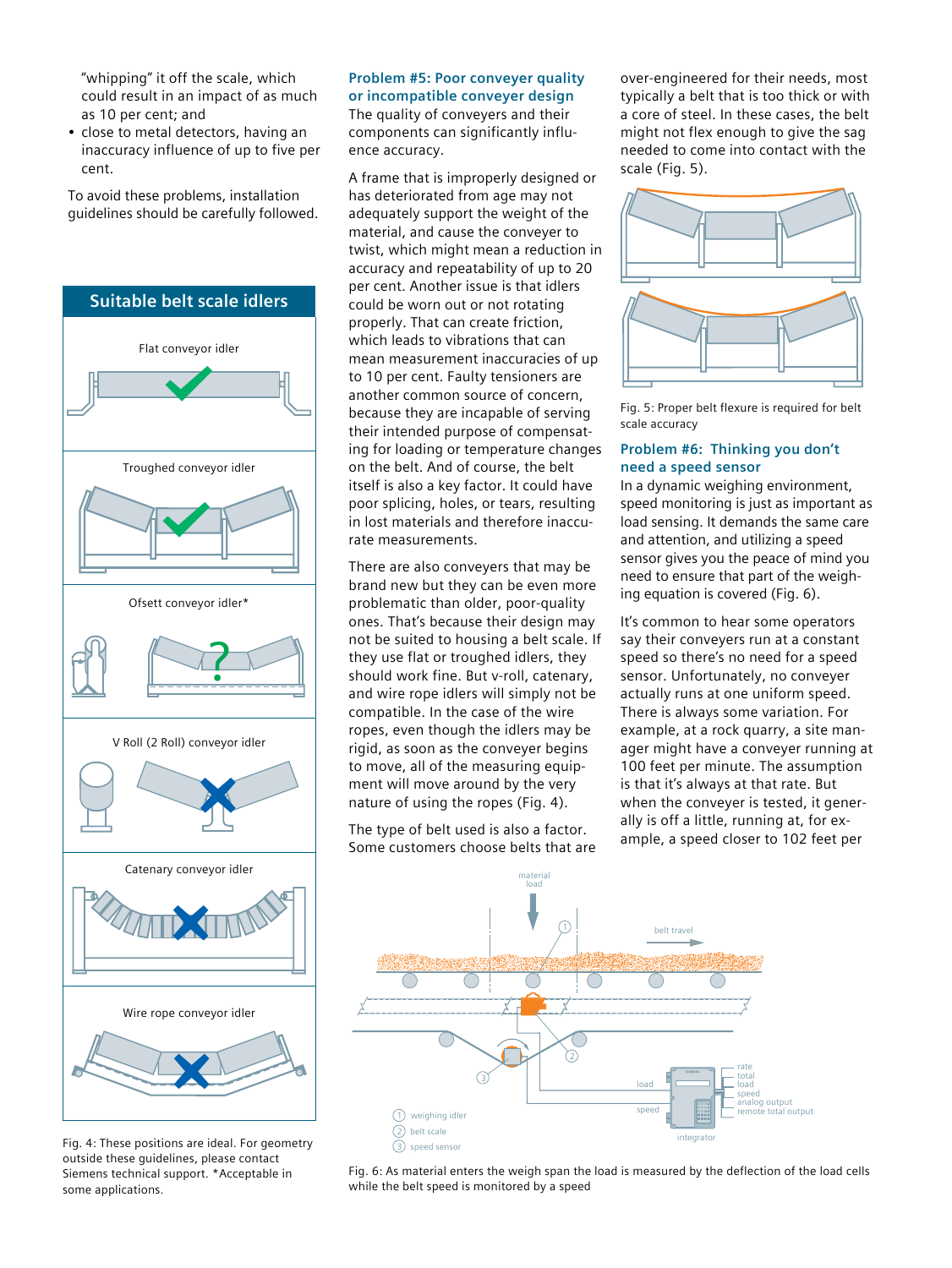minute. That two per cent difference translates directly into accuracy being off by two per cent.

#### **Problem #7: Belt speed too fast and/ or material not on load scale for long enough**

Materials can begin to "bounce" off the conveyer if it's moving too quickly. If measuring takes place during the period of time when bouncing material is in the air, that weight will be missed. In addition, when the material lands, it will create a turbulence effect, which can also affect accuracy at the time of measuring.

Belt speeds greater than six meters per second can create inaccuracy of one to five per cent, which can be an issue if high accuracy is required.

Consistent material profiling can help mitigate the impact of this issue if the bouncing effect is repeatable. However, other factors would also need to be kept consistent at the same time, including moisture content, bulk density and particle size.

Similarly, whether it's from bouncing or another reason, it's important that the material being weighed is on the scale itself for a sufficiently long period of time that its weight can be accurately recorded. The load cells are essentially springs. There needs to be adequate "retention time" for changes in forces to settle on that spring, and the weight to then be captured and communicated, before the material can be moved from the scale area. This multi-step process will not take place accurately if the material moves too quickly over scale.

As a general rule, product specification is attainable if the retention time is greater than 0.4 seconds. If it is 0.25 to 0.4 seconds, there can be a 0.5 to two per cent impact on accuracy and repeatability. If it's less than 0.25 seconds, the change can be one to five per cent.

# **Problem #8: Dynamic frequency ratio causing a resonance effect**

In 1940, one of the most famous engineering failures in history was captured on film when the Tacoma Narrows Bridge collapsed, twisting itself and ripping apart spectacularly because of a resonance effect in which the natural harmonics of its design became unstable in a heavy wind.

For a belt scale, a similar effect occurs with the device's "dynamic frequency." Oscillation on the scale creates a resonant effect and this must be taken into consideration. In the weighing system, there is a natural frequency associated with the force the belt exerts on the weigh idler, as everything is supported on two load sensors. The loading, spacing between idlers and the speed of the conveyer can potentially work together to induce enough oscillation to match the natural frequency of the load cells. If that happens, the whole arrangement could become unstable. At that point, it becomes not just a matter of reliability but safety as well.

To ensure this does not occur, you need belt scale experts, such as the team at Siemens, to do some complex mathematical analysis and determine your scale's "dynamic frequency ratio." On one side of that ratio are the idler, belt loading and belt speed. On the other side is the deflection of the load cell.

If that ratio is one to one, the load cells will fail, just like the bridge collapsing. In fact, any value above 0.3 could be problematic, with an impact on accuracy of up to 10 per cent. In the case of the Siemens weighing team, if they encounter anything above 0.3 they will intervene to find solutions to try to get the number down to 0.2 or lower, where the impact is minimal.

#### **Problem #9 Load cell signal too low**

If we use our cell phone without any interference, we tend to enjoy great signal quality, and the little icon on our device will verify that with five bars in the top corner of the screen. If there is lots of interference, the signal can be really weak and we might strain to have an audible conversation. That is confirmed with just one bar on the signal strength indicator.

There's an analogous situation with the belt scale and its signal from the load cell to the integrator. Each load cell needs a clear "resolution" in which detailed weighing information about the material being conveyed is captured, while any non-material weight (such as the weight of belt scale itself or the idler) is able to be dismissed as being irrelevant. Consider an aluminum can recycling operation. Each can is very light so there must be high resolution to weighing them, because an influence like a belt tension change could have an impact greater than the actual weight of some cans.

The guideline is to use at least 30 per cent of the entire load cell capacity to prevent the effects of other influences from having a disproportionately large impact on the scale's performance.

**When a scale is installed, a "zero calibration" is conducted to determine the weights and forces of everything other than the material being weighed.**

Accordingly, a live load signal indicates the amount of output the load cell can generate based on material loading. If that signal is less than 2 mV – reflecting a low resolution – there could be a one to five per cent change on accuracy and repeatability. If it's 2-3 mV, the impact can be 0.5 to two per cent. Product specification for resolution can be attained at greater than 3 mV (using a 2mV/V-style load cell).

#### **Problem #10 Calibration not performed frequently enough, or wrong calibration method chosen**

When a scale is installed, a "zero calibration" is conducted to determine the weights and forces of everything other than the material being weighed. For example, if no belt-related weight is recorded when doing that initial calibration, that weight will not be discounted when actual measurements take place.

That initial calibration might be perfect. But dynamics can change significantly – whether an hour, a day, a month or several months later – as a result of a variety of factors, such as material building up, the onset of conveyer belt issues, or changes in the environment. It means you will need a certain frequency of conducting calibrations to ensure accuracy, repeatability and linearity. If it's a high-accuracy scale or a critical application, calibrations may be needed twice a